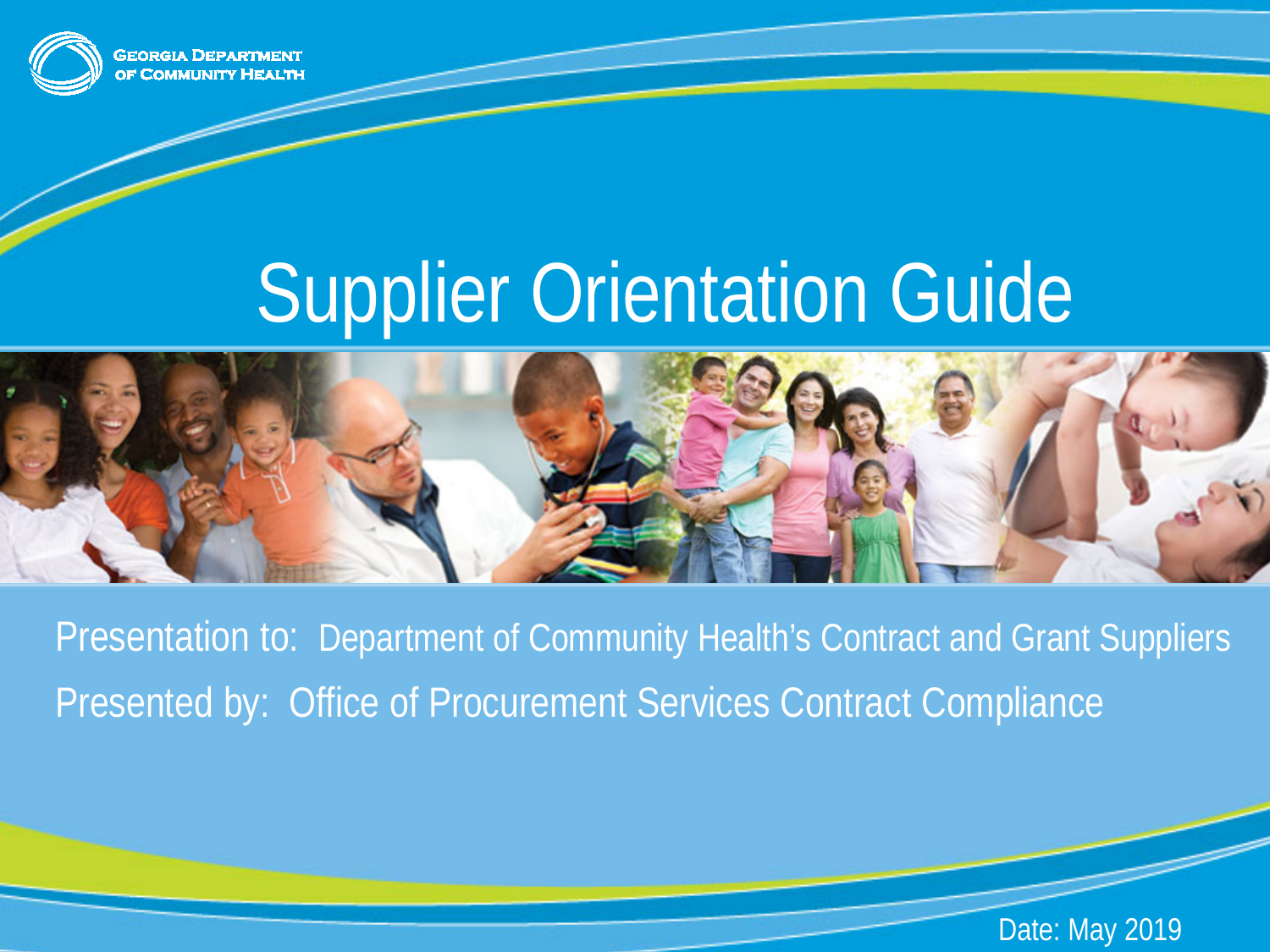

### **Mission**

#### **The Georgia Department of Community Health**

We will provide Georgians with access to affordable, quality health care through effective planning, purchasing and oversight.

*We are dedicated to A Healthy Georgia.*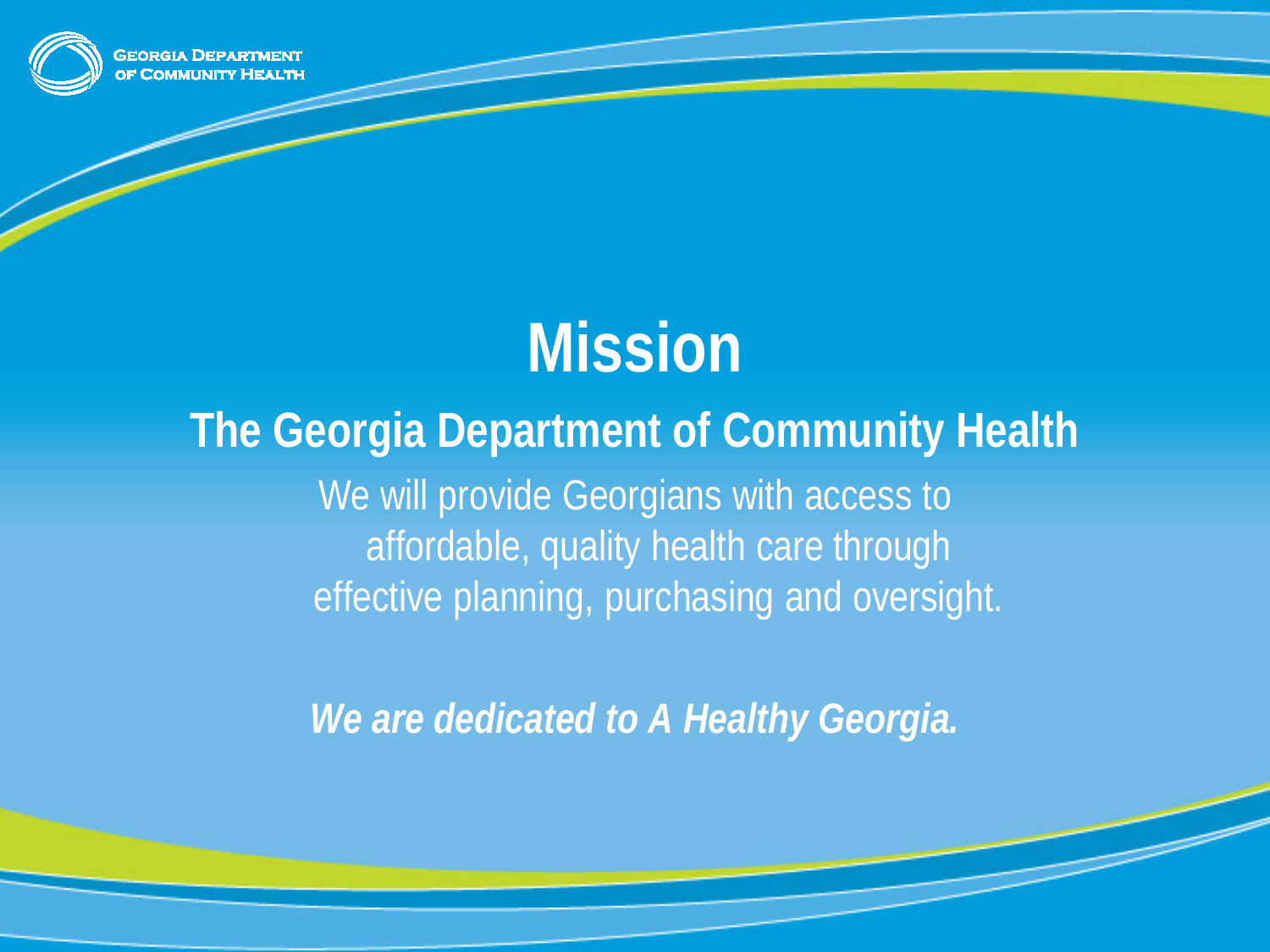# **The Office of Contract Compliance**

- **► The Department of Community** Health's (DCH) Office of Contract Compliance is charged with ensuring supplier compliance with contract terms.
- $\triangleright$  Each contract is assigned a **Contract Compliance Professional** who partners with the contract's Business Owner to provide performance oversight.



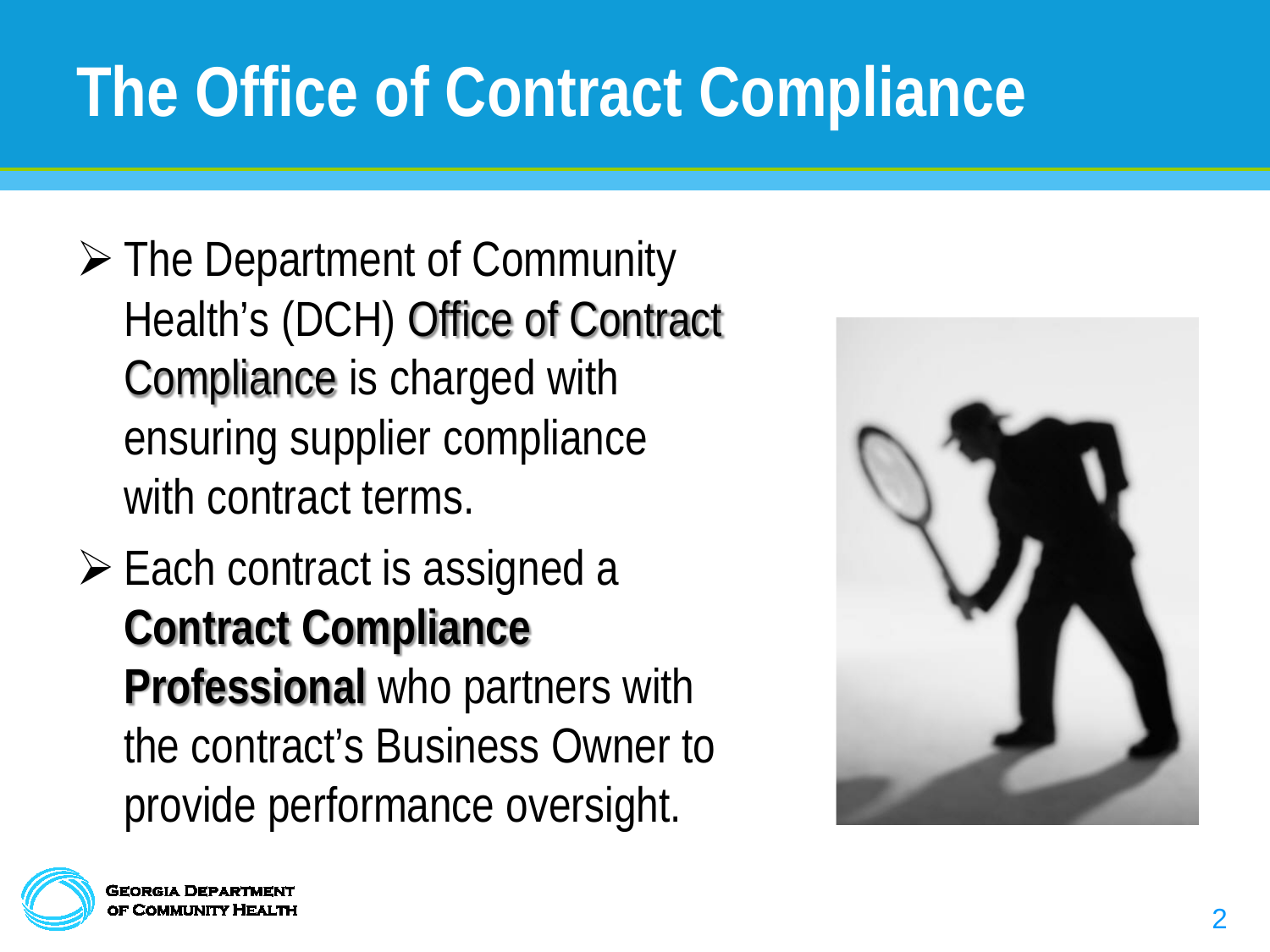# **The Office of Contract Compliance**

#### Contract Compliance works collaboratively with internal stakeholders to:

- $\checkmark$  Ensure contract terms, deliverables and responsibilities are aligned with the business need, performance based, measurable and enforceable.
- $\checkmark$  Mitigate the risk of performance concerns.

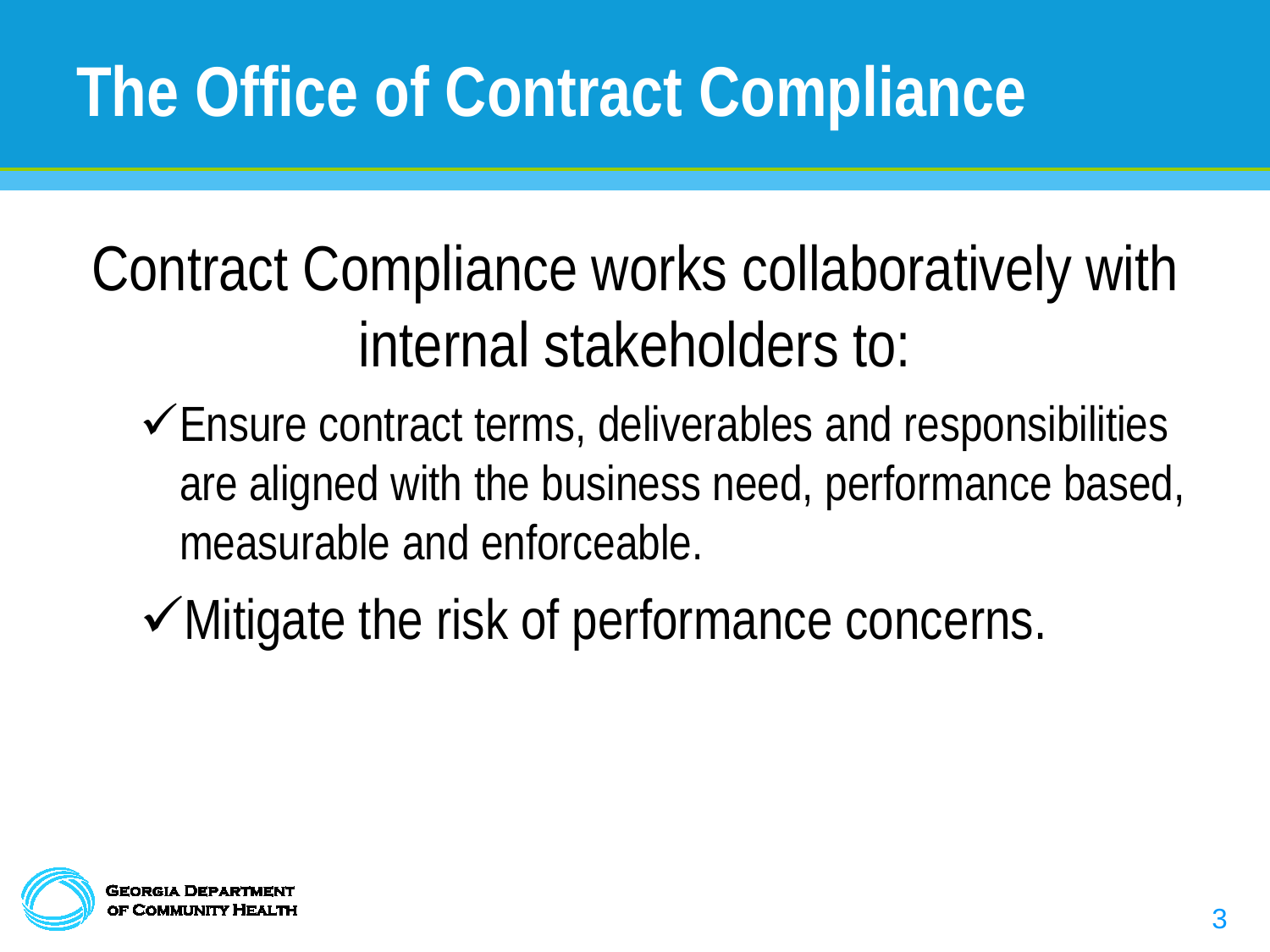# **The Office of Contract Compliance**

- $\checkmark$  Promptly address performance issues to prevent adverse impact to the successful achievement of contract purpose.
- $\checkmark$  Ensure contract payments are aligned with contract specifications and supplier's progress.
- $\checkmark$  Facilitate the corrective action process which may include the assessment of liquidated damages if required by contract.

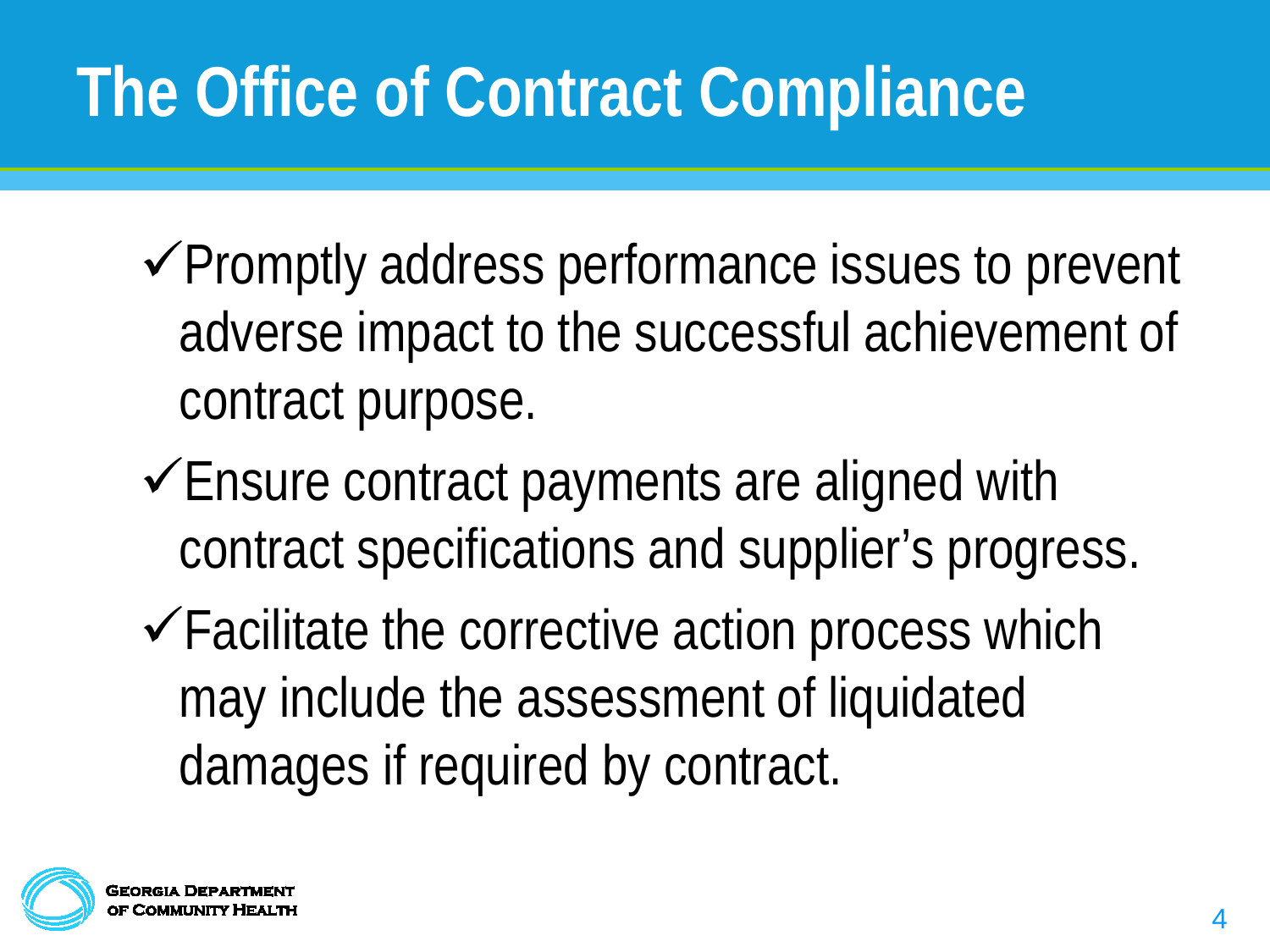- Generally, Contract Business Owners have primary responsibility for supplier monitoring.
- $\triangle$  **Desk audits and Onsite Visits are routinely** conducted to ascertain supplier compliance.
- Contracts are monitored based on assigned risk.

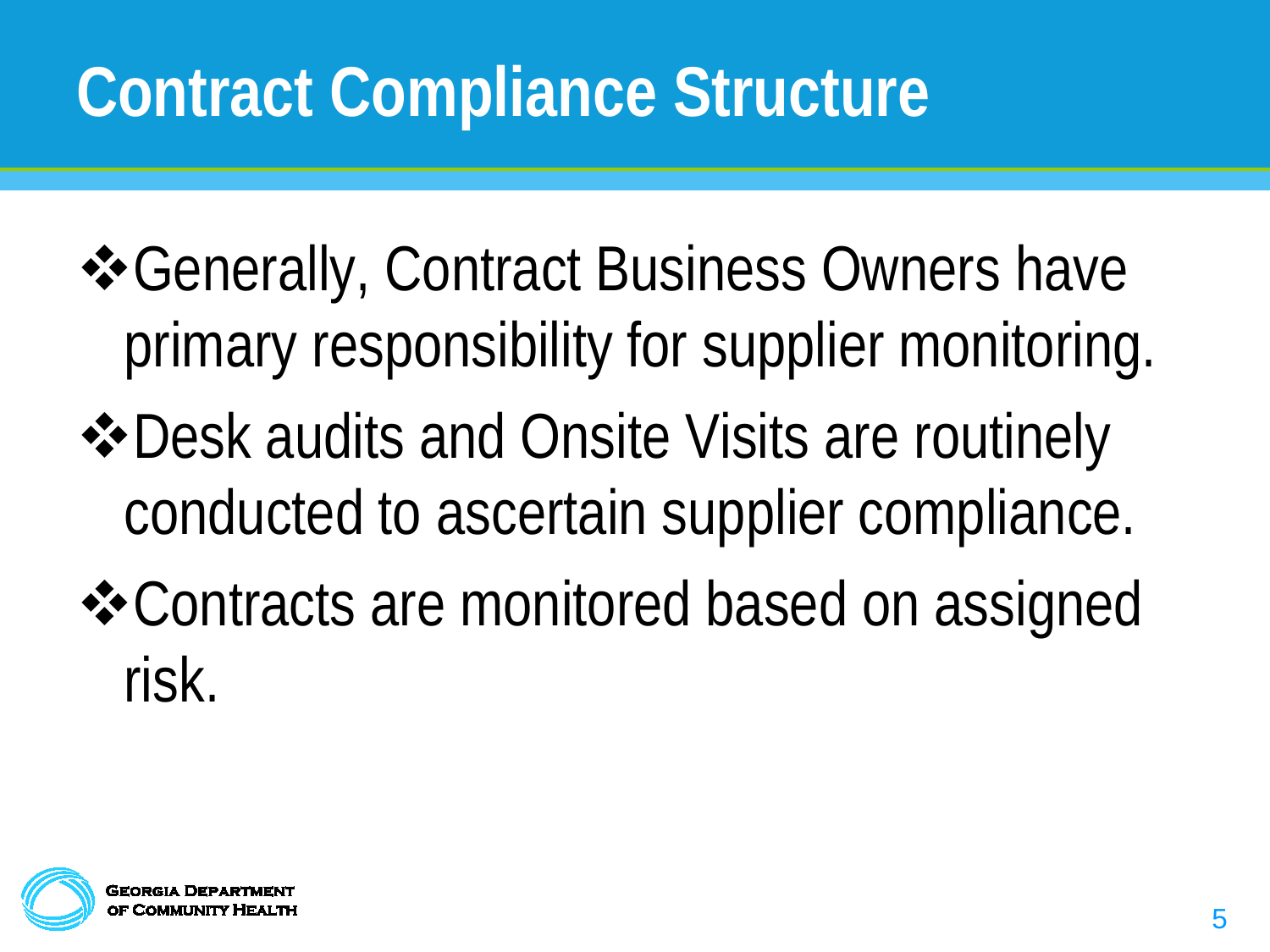

 $\triangleright$  Risk is calculated based upon contract's: (1) Term (2) Cost and (3) Consequence of Failure.

 $\triangleright$  The intensity of monitoring is directly correlated to the level of risk (i.e., riskiest contracts receive the highest level of monitoring).

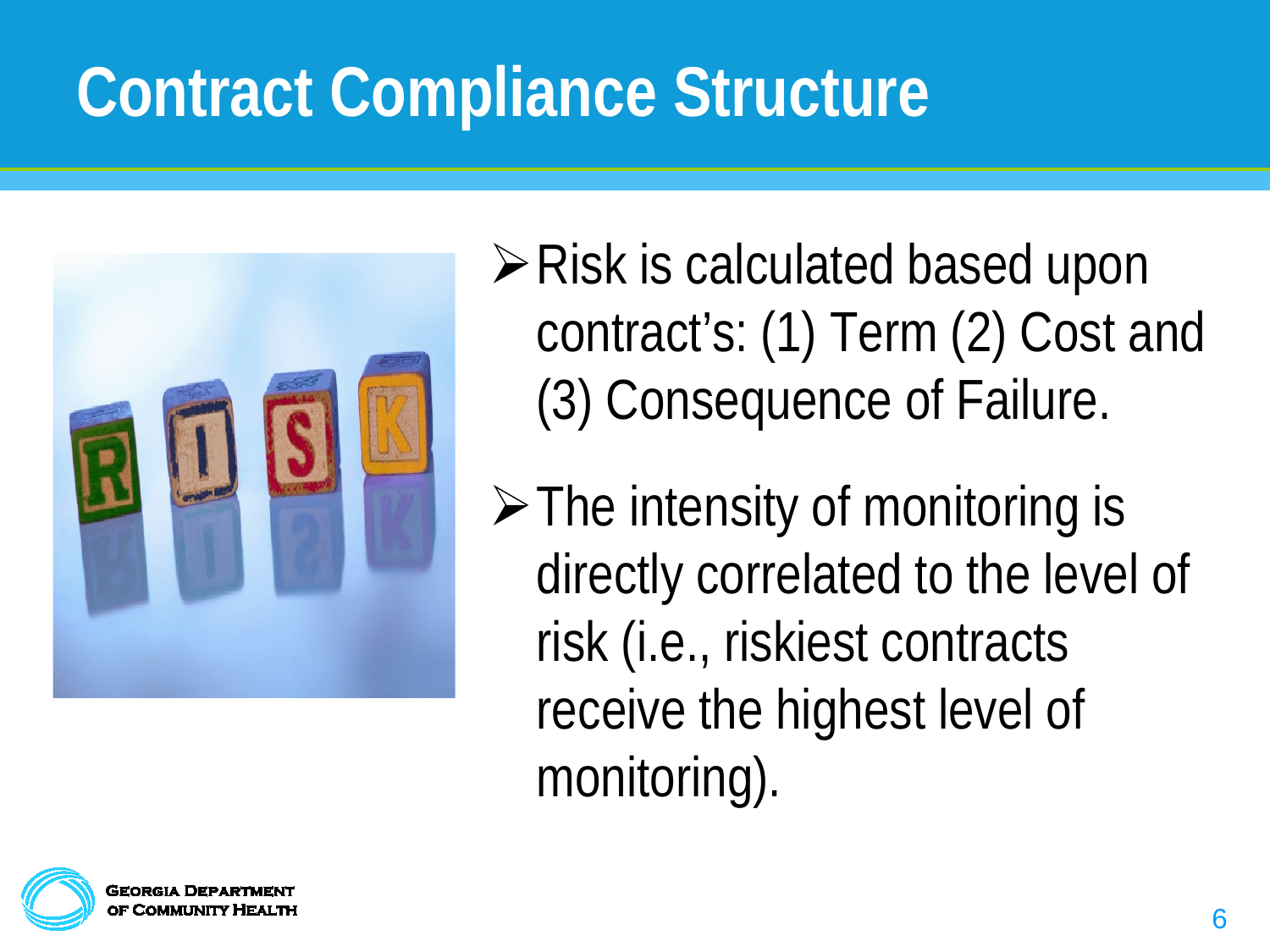Contracts are categorized into three risk levels:

**\*Level 1 (Low Risk): Performance is monitored by the** Business Owner; therefore invoices are approved and performance assessments are conducted solely by the Business Owner. Performance Reports are submitted annually.

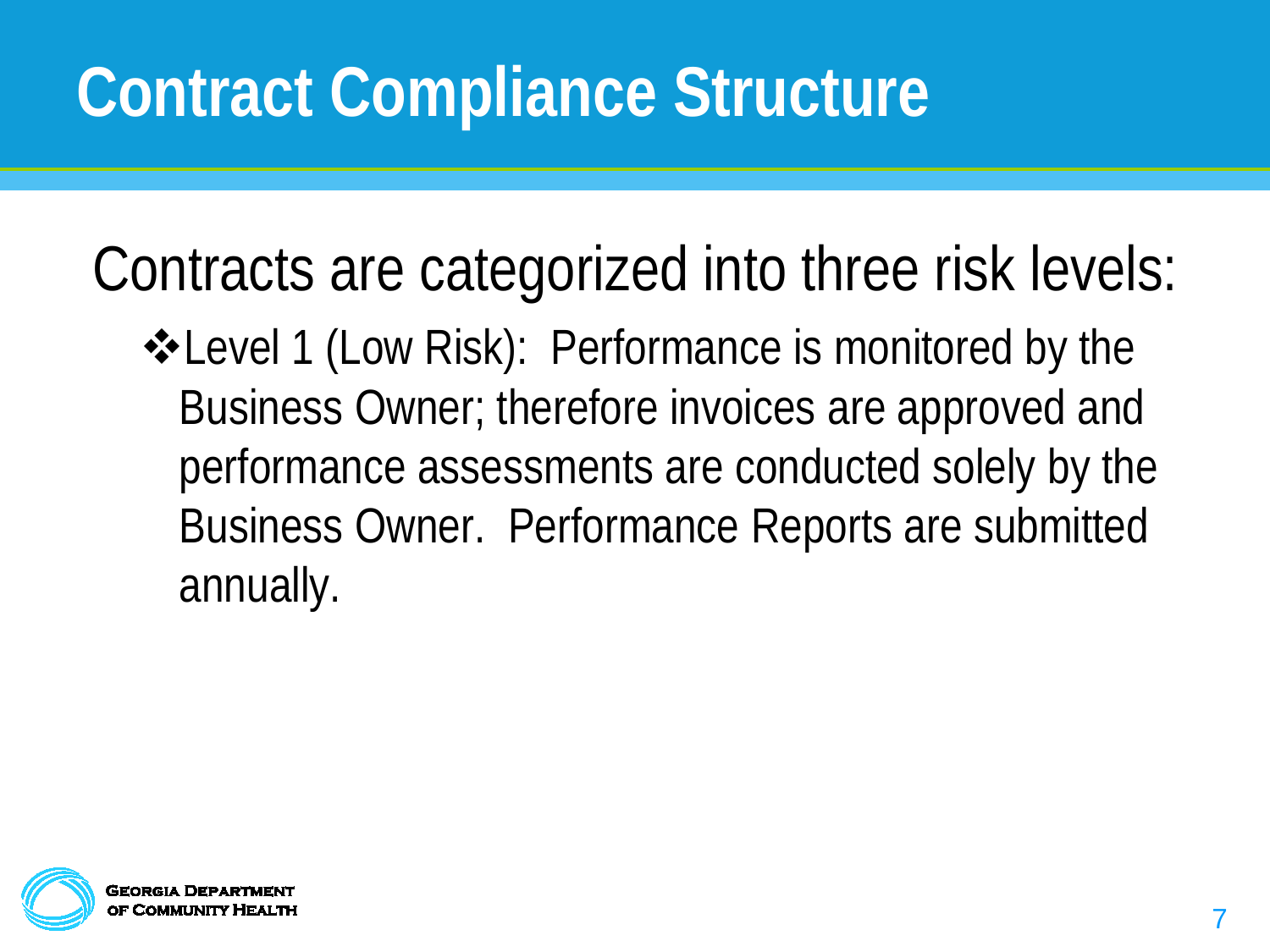**\*Level 2 (Medium Risk): Performance is monitored by** the Business Owner; therefore invoices are approved and performance assessments are conducted solely by the Business Owner. Performance Reports are submitted twice per year.

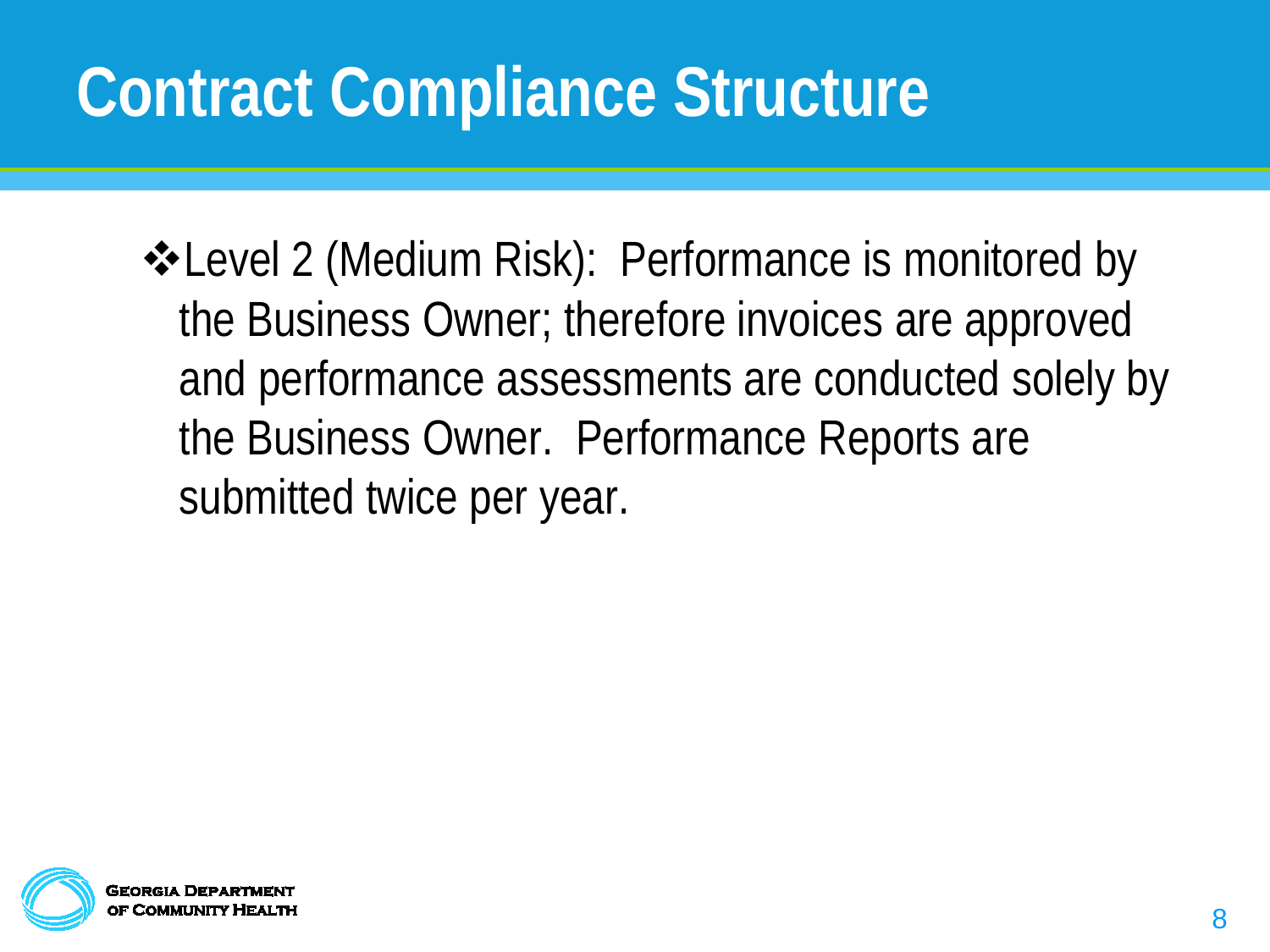- Level 3 (High Risk): Contract Compliance and the Business Owner partner in monitoring Level 3 contracts.
- $\triangle$  **The Contract Compliance Manager and Business Owner** jointly:
	- Communicate and meet with Supplier
	- Monitor and assess supplier's performance
	- Review invoices for payment
	- Conduct onsite audits

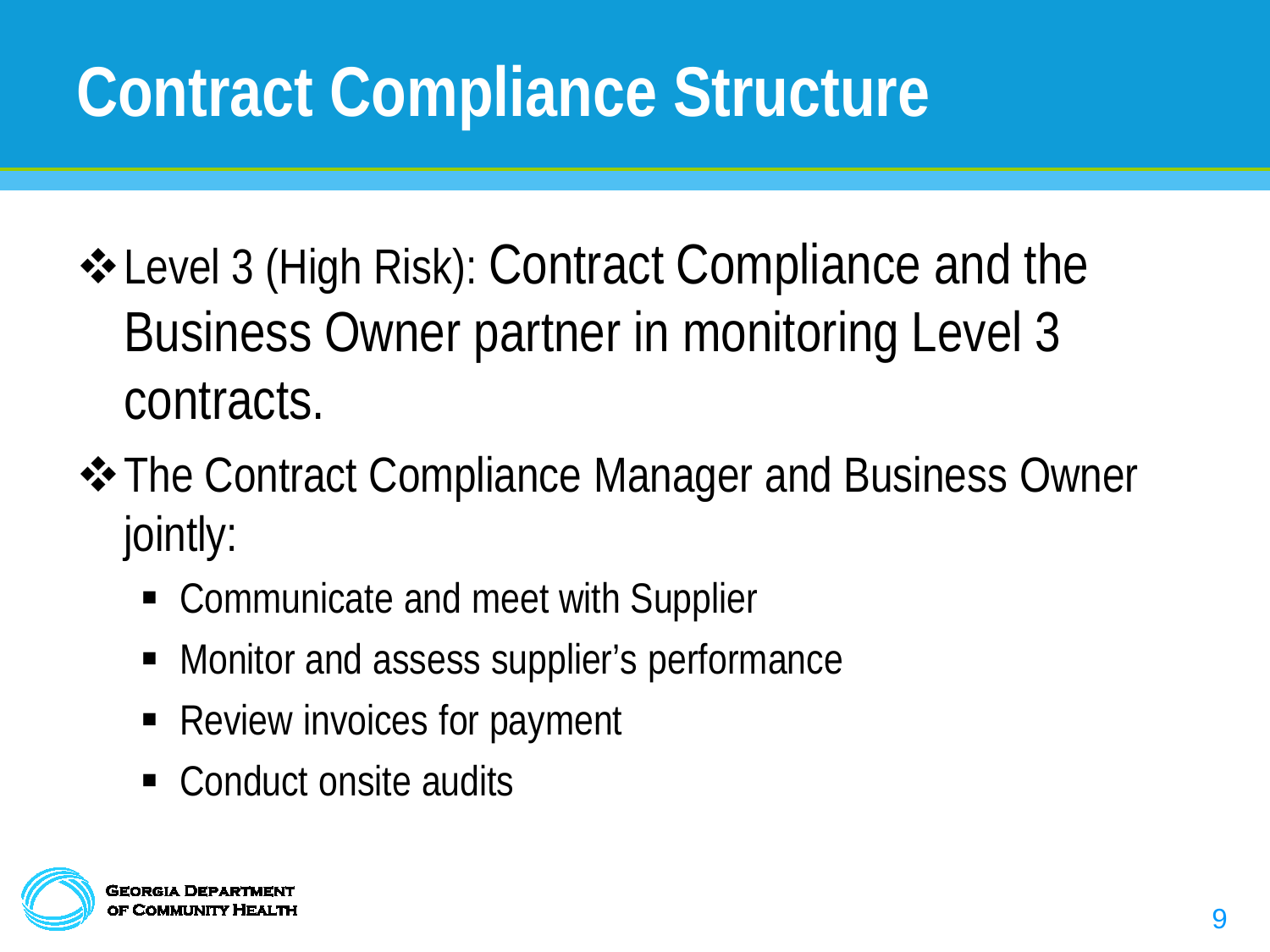#### **Performance Report Process**





**GEORGIA DEPARTMENT** OF COMMUNITY HEALTH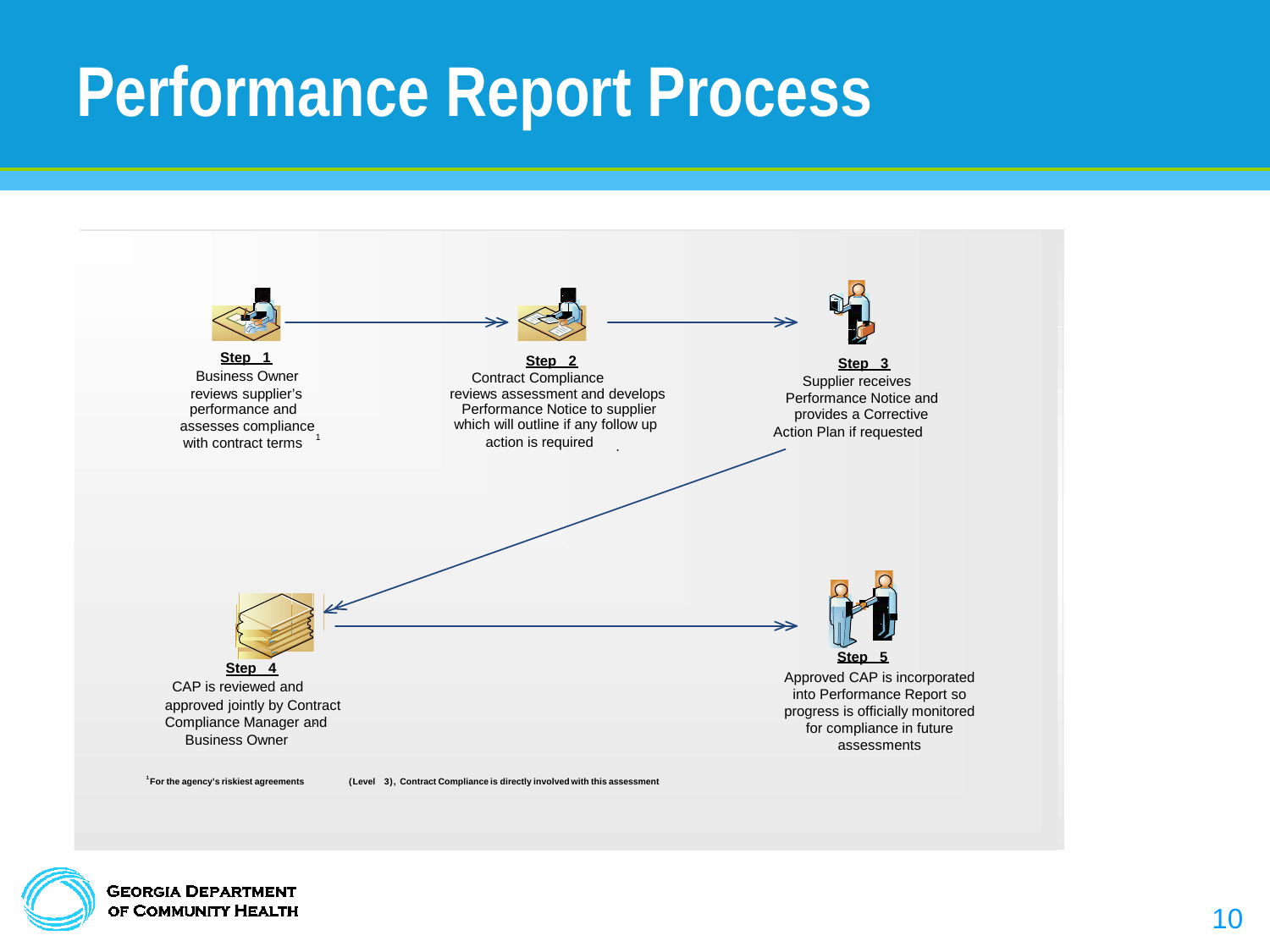### **❖ DCH's Contract Compliance strategy relies** heavily on supplier participation.

### $\triangle$  Suppliers are required to:

- Obtain a thorough understanding of the contract and its requirements.
- Participate in meetings with DCH representatives, upon request.
- Respond in a timely fashion to requests for follow up action, information or other type of requests.

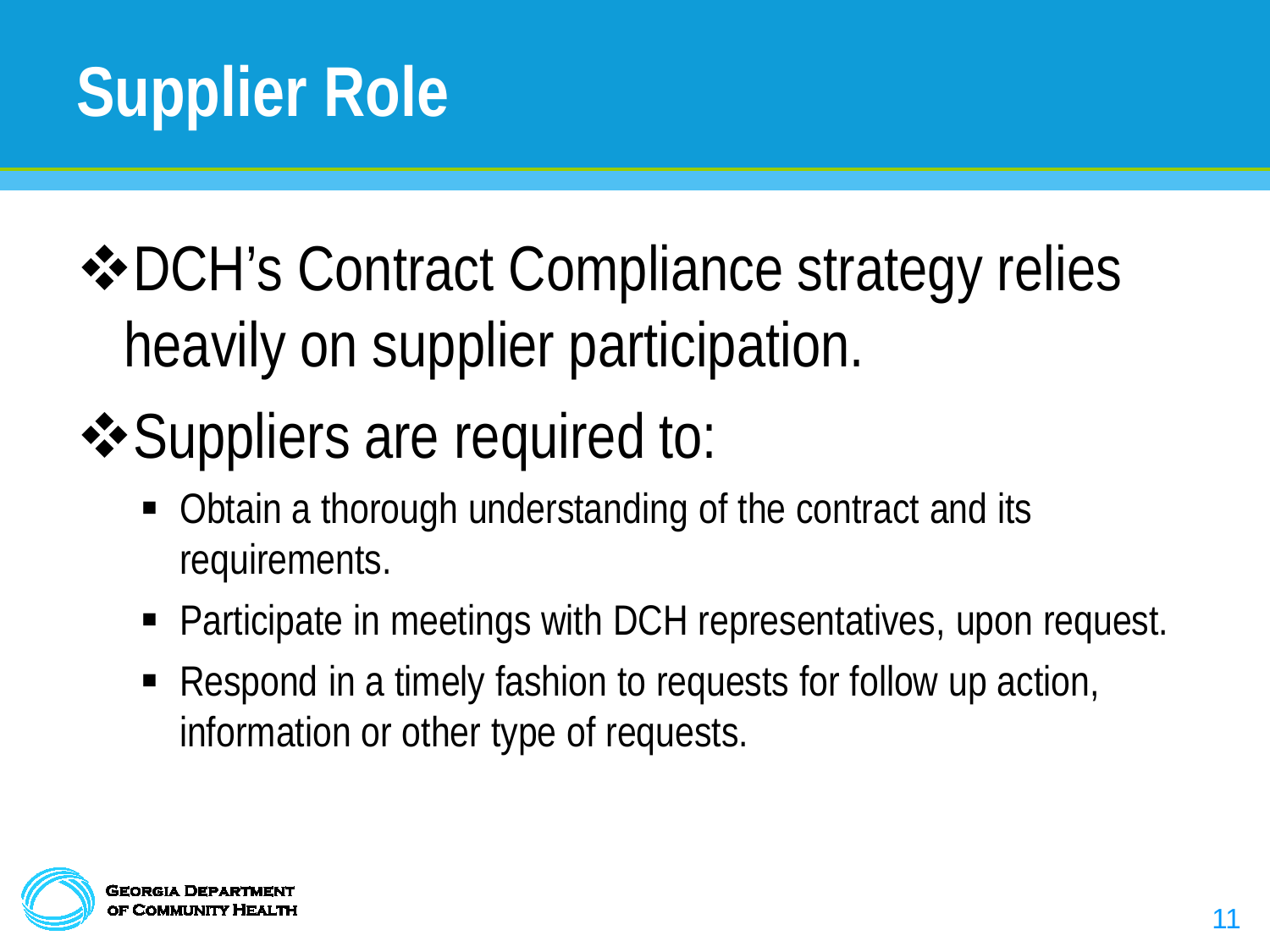# **Supplier Role**

- Perform in accordance with contract responsibilities, deliverables and other terms.
- Produce invoices that are compliant with invoice terms.
- Perform work that is outlined in the contract or amendment (suppliers should not perform any work outside the contract or amendment{s}).
- Understand and comply with relevant agency policies.
- Report performance matters that may impact ability to successfully meet contract objectives in a timely fashion.

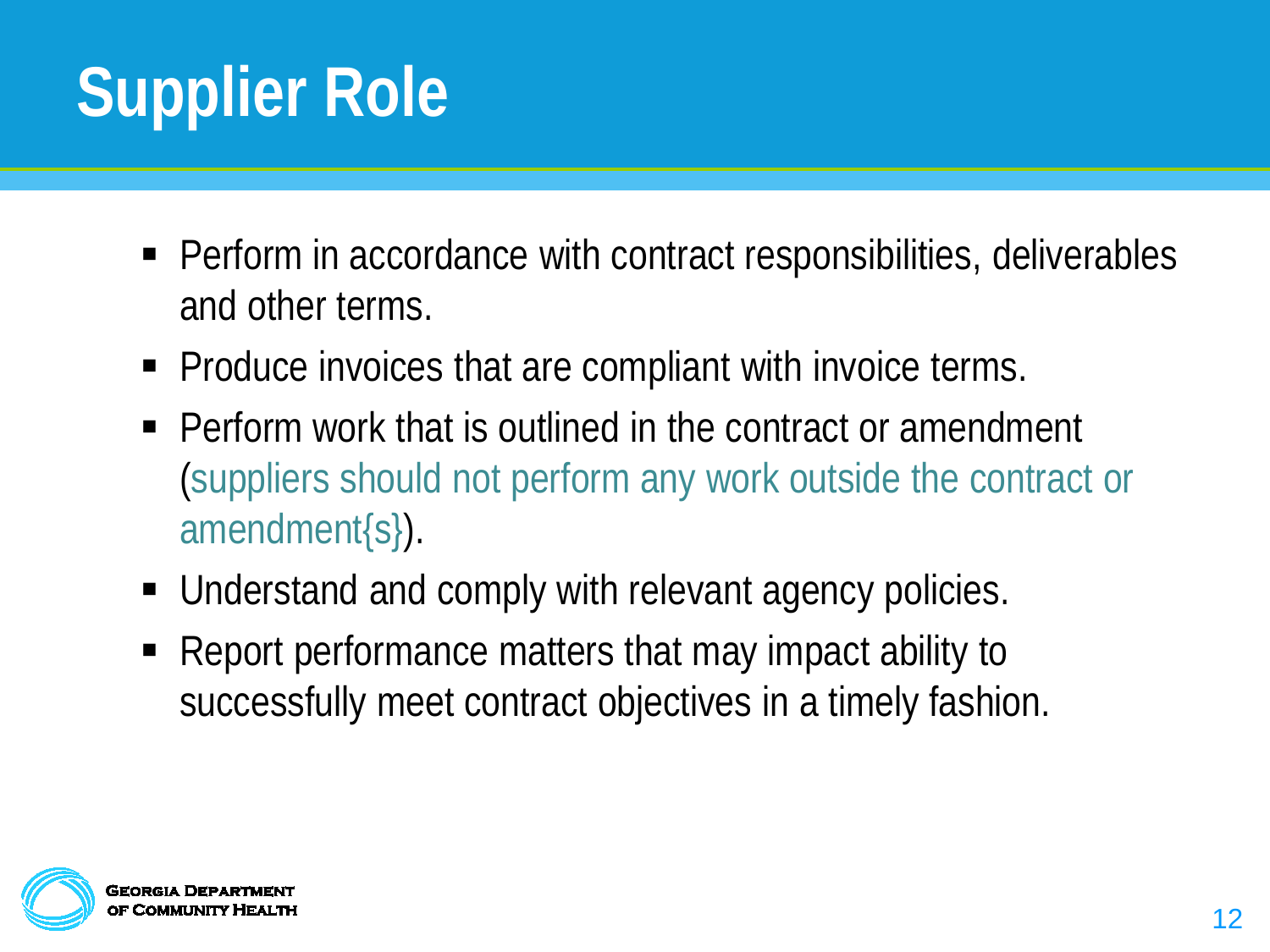# **DEFINITIONS**

- **Business Owner-** A member of the DCH Performance Monitoring Team who, along with the Contract Compliance Manger, is responsible for the monitoring of an assigned agreement.
- **Contract-** Any supplier agreement where there is a legal obligation to provide services to DCH on behalf of its members or citizens of Georgia. This includes both contract and grant agreements.
- **Internal Stakeholders-** A term used to refer to the Business Owner, Contract Compliance Manager, Contract Specialist, and Procurement Specialist involved with the activities of the contract.

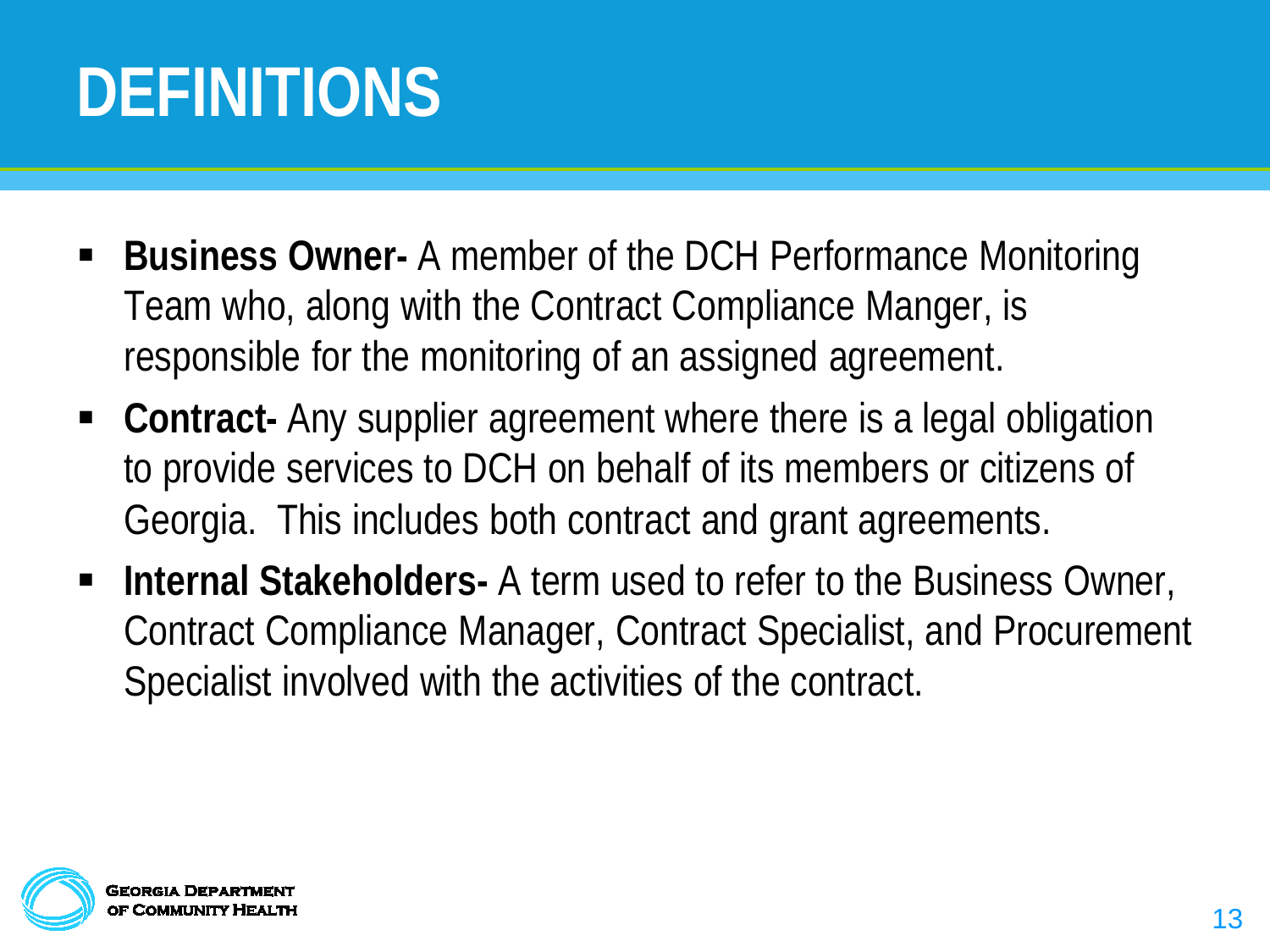# **DEFINITIONS**

- **Performance Monitoring Team-** A term used to refer to the DCH Business Owner and Contract Compliance Manager responsible for the monitoring of a specific agreement.
- **Supplier-** The entity who has a contract to provide services to DCH on behalf of its members or citizens of Georgia. A supplier may be a contractor or grantee.
- **Contract Compliance-** The practice of monitoring and managing assigned agreements.